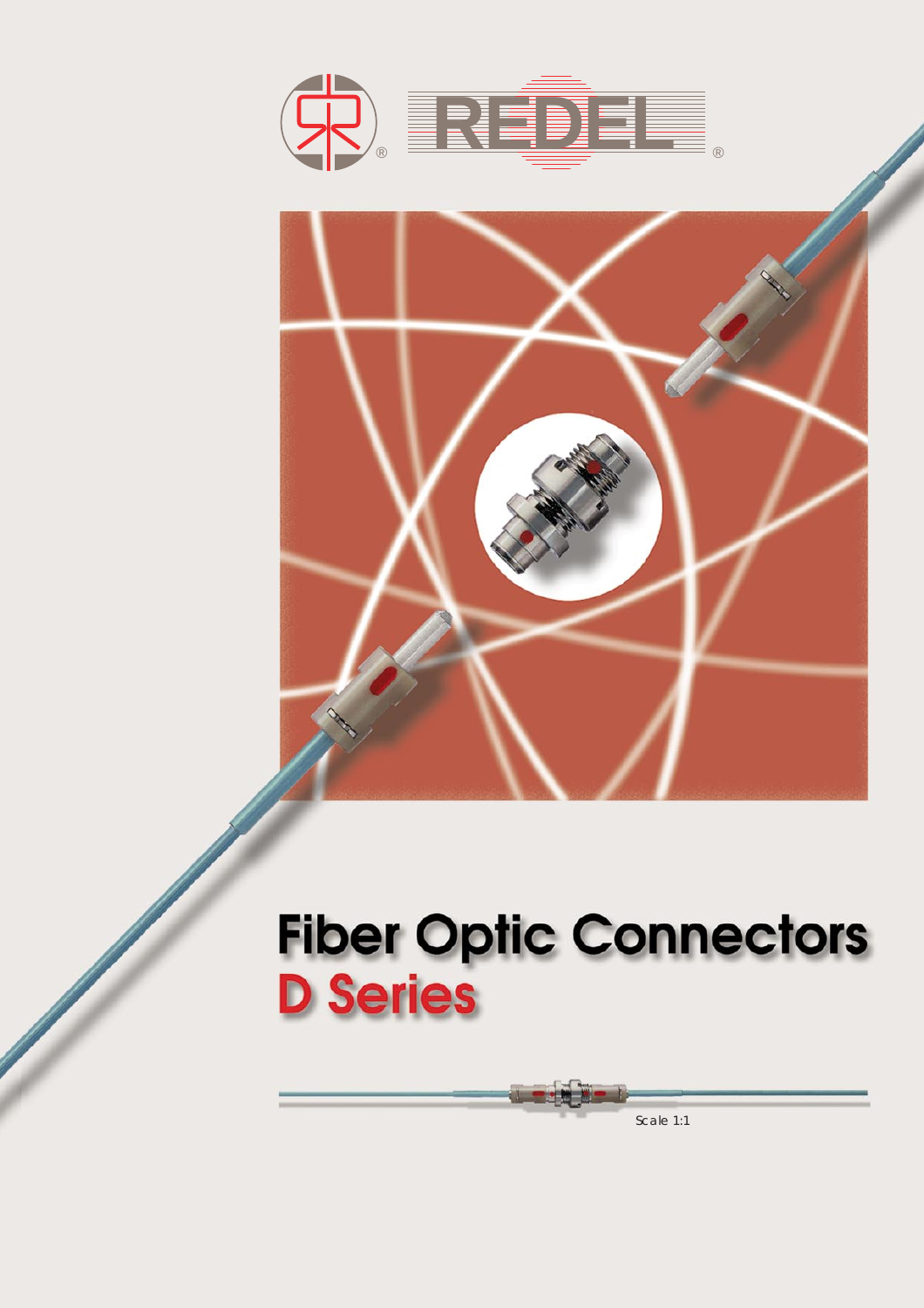# **INTRODUCTION / EINFÜHRUNG**

The REDEL D is an extremely small fibre optic connector which is ideal for use in very confined areas. It uses materials which are compatible with radioactive environments. Its low mass makes it an ideal choice for avionics use, in particle physics research, telecommunications and data communications applications.

## **Features**

- Sub-miniature size
- Low mass
- Push-Pull snap-on fastening system
- Compatible with TO-18 transmitter/emitter components
- Very low insertion loss for both multimode and singlemode
- Fully floating ferrule
- Simple termination

# **INTERCONNECTION / STECKBEISPIELE**

Die REDEL Steckverbindung D hat extrem kleine Abmessungen und ist somit für spezielle Anwendungsgebiete geeignet. Die ausgewählten Materialien sind strahlenbeständig und haben ein geringes Eigengewicht. Der ideale einsatzfall liegt auf den Sektor Luft und Raumfahrt, der Kernphysik, in der Telekommunikation und der Datentechnik.

## **Merkmale**

- Kleinste Abmessungen
- Geringes Gewicht
- Push-Pull Schnapp Verriegelegung
- Kompatibel mit Bauteilen von Sender/Empfänger TO-18
- Sehr geringe Einfügungsdämpfung sowohl für Multimode als auch für Singlemode
- Freischwimmende Ferrule
- Einfache Bedienung



## **PART SECTION SHOWING INTERNAL COMPONENT / KONSTRUKTIONSAUFBAU**



## **Straight plug / Gerade Stecker**

- Outer shell / Aussenkörper **1**
- Ferrule / Ferrule **2**
- Ferrule holder / Ferrulehalter **3**
- Spring / Ring **4**
- Spring retainer / Ringverschluss **5**
- Protection tube / Schutzrohr **6**



## **Straight fixed coupler / Gerade Kupplung**

- Outer shell / Aussenkörper **1**
- Round nut / Rundmutter **2**
- Alignment device / Führungszylinder **3**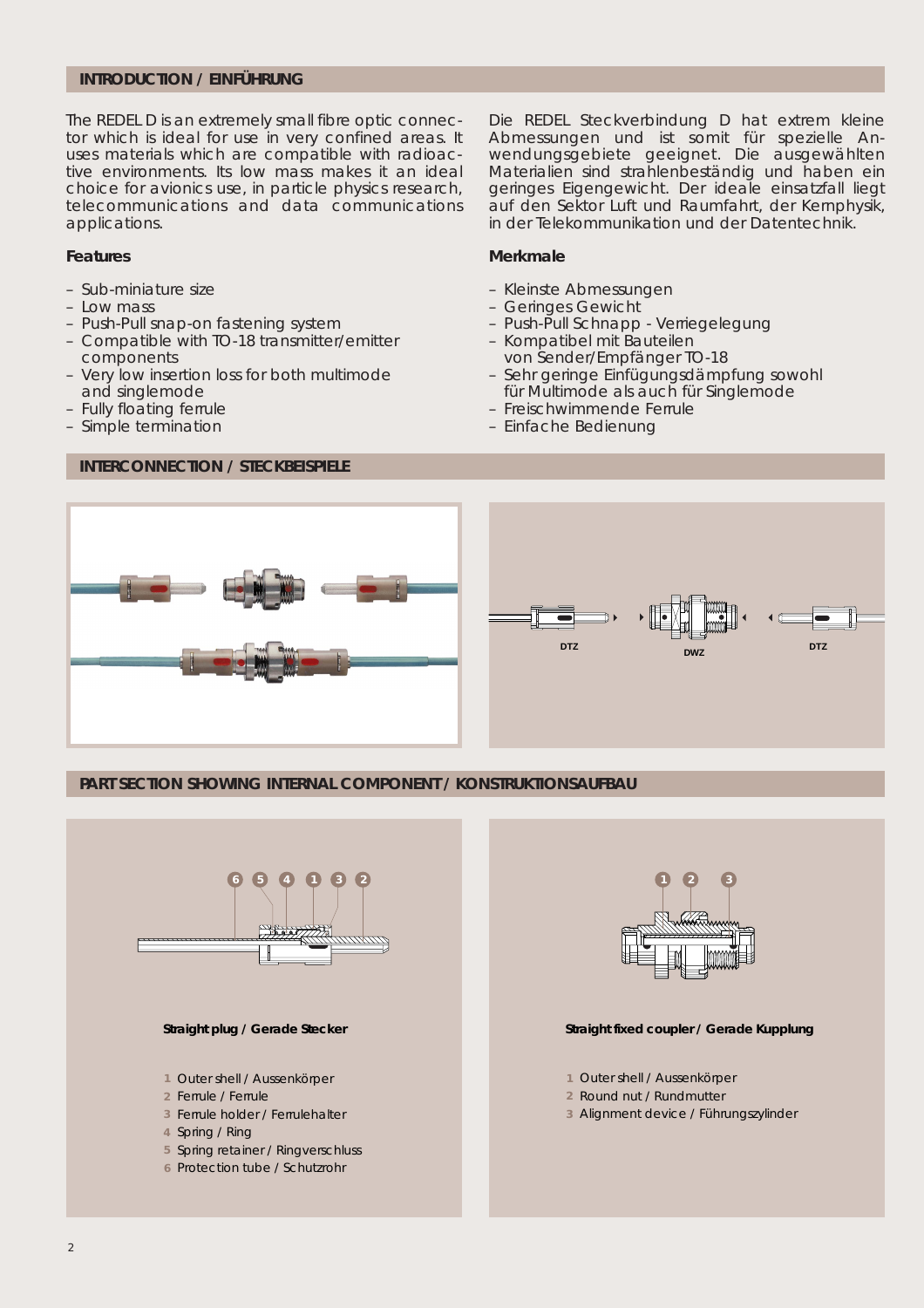# **MODELS / BAUFORMEN**

#### **Straight plug for 250 µm coated fibre and 900 µm tight buffered fibre Gerader Stecker für 250 µm Anschlag und 900 µm angeschlagene Faser DTZ**



| Part Number<br>Bestell-Nr. | Fibre type<br>Faser-Typ                | Ferrule<br>hole $\varnothing$<br>Ferrule<br>Bohrung | Weight<br>Gewicht |
|----------------------------|----------------------------------------|-----------------------------------------------------|-------------------|
| DTZ.125.GAET06             | 9/125 singlemode                       | 125                                                 |                   |
| DT7.126.GAET06             | 50/125 multimode<br>62.5/125 multimode | 126                                                 | < 0.2             |
| DTZ.127.GAET06             |                                        | 127                                                 |                   |

#### **Straight fixed coupler Gerade Kupplung DWZ**



| Part Number | Weight (g)  |
|-------------|-------------|
| Bestell-Nr. | Gewicht (g) |
| DWZ F99.SA  | < 0.7       |

All dimensions are in mm Alle Abmessungen in mm

# **TYPICAL OPTICAL PERFORMANCE DATA / STANDARD OPTISCHE EIGENSCHAFTEN**

| <b>Characteristic / Kennwert</b>                            | Value / Wert               | Condition / Bedingung                                  |  |
|-------------------------------------------------------------|----------------------------|--------------------------------------------------------|--|
| Insertion loss fibre 9/125<br>Einfügungsverlust Faser 9/125 | Mean/Stand, $\leq$ 0.25 dB | UPC machine polish                                     |  |
| Return loss fibre 9/125<br>Reflexionsverlust Faser 9/125    | Mean/Stand. $>$ 45 dB      | UPC machine polish                                     |  |
| Mating endurance<br><b>Belastbarkeit</b>                    | 30 cycles/Zyklen           |                                                        |  |
| Change of insertion loss<br>Einfügungsverlust Abweichung    | $\leq$ 0.1 dB              | Temperature cycling/Zyklus<br>$-20$ to $+80^{\circ}$ C |  |

# **TOOLS / WERKZEUGE**

## **Microscope adapter Mikroskopadapter**



#### **DCS** Microscope adapter **Termination workstation Werkzeugkoffer DRV**



| Part Number           |  |
|-----------------------|--|
| Bestell-Nr.           |  |
| <b>DRV 91 RD1 2PN</b> |  |